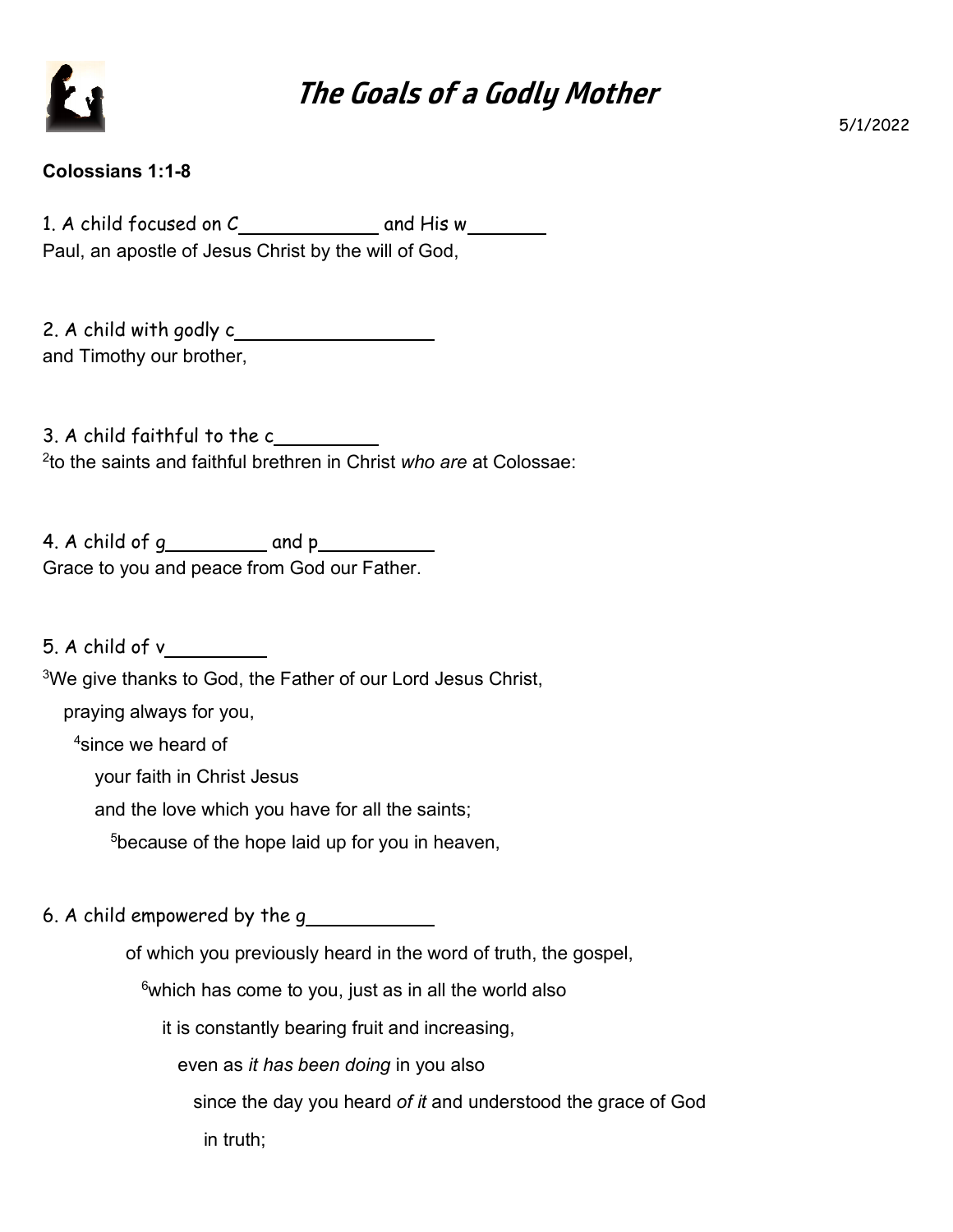7. A child faithful to the c

7 just as you learned *it* from Epaphras, our beloved fellow bond-servant, who is a faithful servant of Christ on our behalf, and he also informed us of your love in the Spirit.

## **The Prayers of a Godly Mother**

## **Colossians 1:9-14**

<sup>9</sup>For this reason also, since the day we heard *of it*, we have not ceased to pray for you and to ask

 that you may be filled with the knowledge of His will in all spiritual wisdom and understanding,

 $10$ so that you may walk in a manner worthy of the Lord,

to please *Him* in all respects,

bearing fruit in every good work

and increasing in the knowledge of God;

<sup>11</sup>strengthened with all power, according to His glorious might,

for the attaining of all steadfastness and patience;